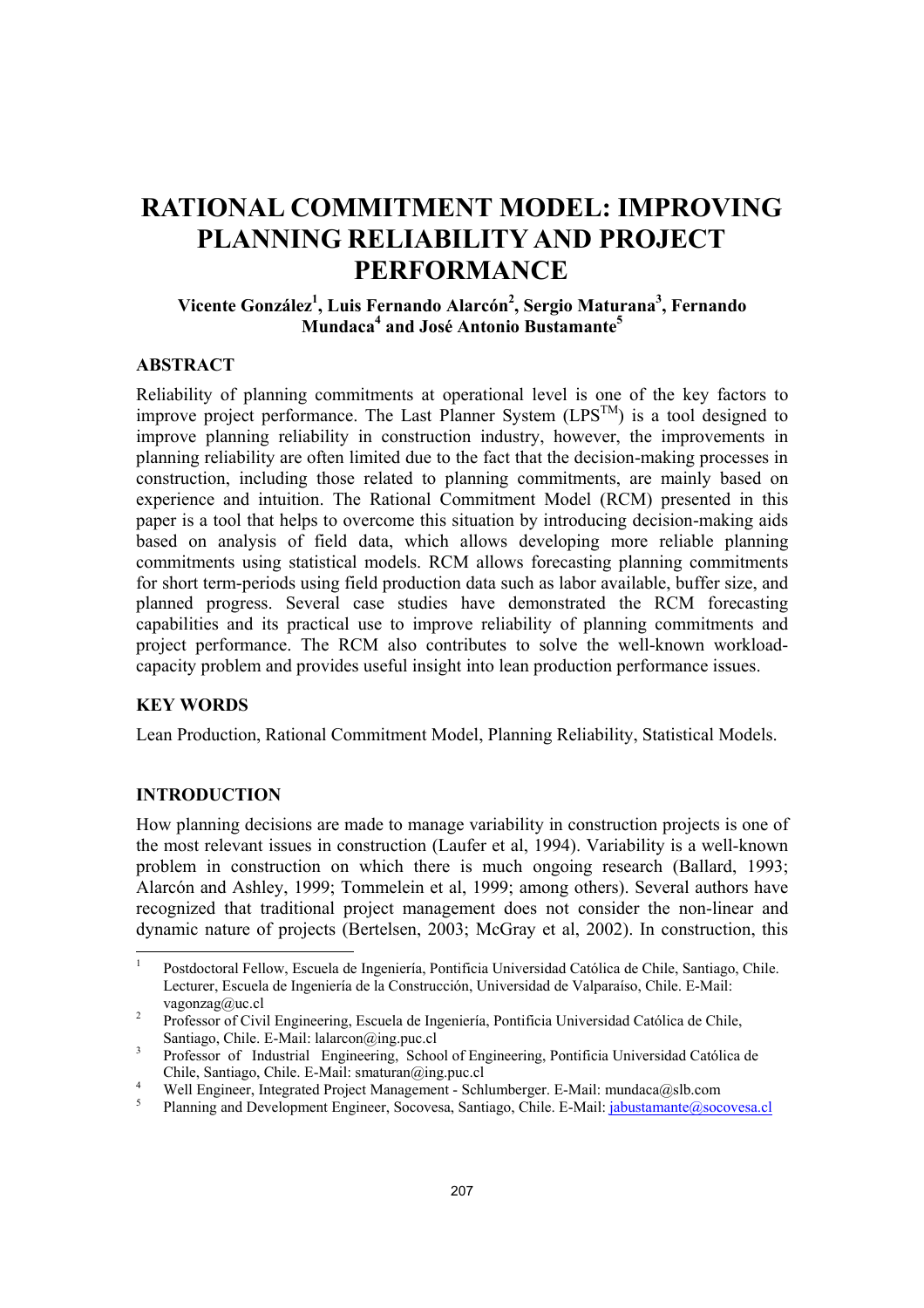yields non-realistic planning outputs (e.g. schedule and budget), since planning process is based on the wrong notion that projects are static. Therefore, construction planning leads to poor management decisions since variability is not explicitly incorporated within planning process, contributing to deteriorate project performance (González, 2008).

Current construction planning mainly depends on intuition and experience to deal with variability. As a result, planning has not been effectively managing projects and has not been able to accurately predict how a project should be executed (Laufer et al, 1994), imposing unrealistic expectations on the production process or failing to manage it altogether, increasing system variability (Tommelein et al, 1999).

The Last Planner System (LPS™) a production planning and control system based on lean production principles was developed to overcome these limitations in construction planning (Ballard, 2000). LPS<sup>TM</sup> promotes improved planning reliability, which provides a stable production environment in projects and reduces the negative impact of variability. In LPS™, activities in work plans should only be committed if they can be performed, i.e. they meet critical criteria (Ballard, 2000). The activities critical criteria are: 1) they are well defined, 2) the right sequence is selected, 3) the right amount of work is selected, and 4) the work selected is practical or sound, that is, can be done according to the availability of construction preconditions (design, materials, workers, space, prerequisites, etc.).

Frequently construction projects outsource most of the work to subcontractors, and commitments are arranged between contractors and subcontractors. Contractors should strive to obtain reliable commitments from the subcontractors. However, many of them assign work to subcontractors based on their intuition and experience, resulting in unreliable commitments (Sacks and Harel, 2006). Although LPS™ represents a sounder planning framework, it does not deliver an entirely rational planning process mainly at operational level where the work is executed.

This paper proposes the Rational Commitment Model (RCM), a new decision decision-making tool based on lean principles, which uses statistical models to obtain more reliable commitment planning at an operational level improving project performance. RCM allows forecasting commitment planning for short term-periods using information such as workers, buffers, and planned progress.

The following sections in this paper describe the theoretical and practical foundations of the RCM. Then, the RCM effects on planning reliability and project performance, and the load-capacity matching problem, in several case studies are addressed.

# **RELATIONSHIP BETWEEN PLANNING RELIABILITY AND PROJECT PERFORMANCE**

Recently, several researchers have demonstrated a positive and strong relationship between planning reliability and project performance, where the impact of a better planning reliability has been measured through the improvements over productivity at project level where the LPS™ has been applied (González et al, 2008a; Liu and Ballard, 2008).

Due to the limited evidence linking the changes in planning reliability with changes in productivity at the activity level, an in-detail study was carried out by González et al

Proceedings for the 17<sup>th</sup> Annual Conference of the International Group for Lean Construction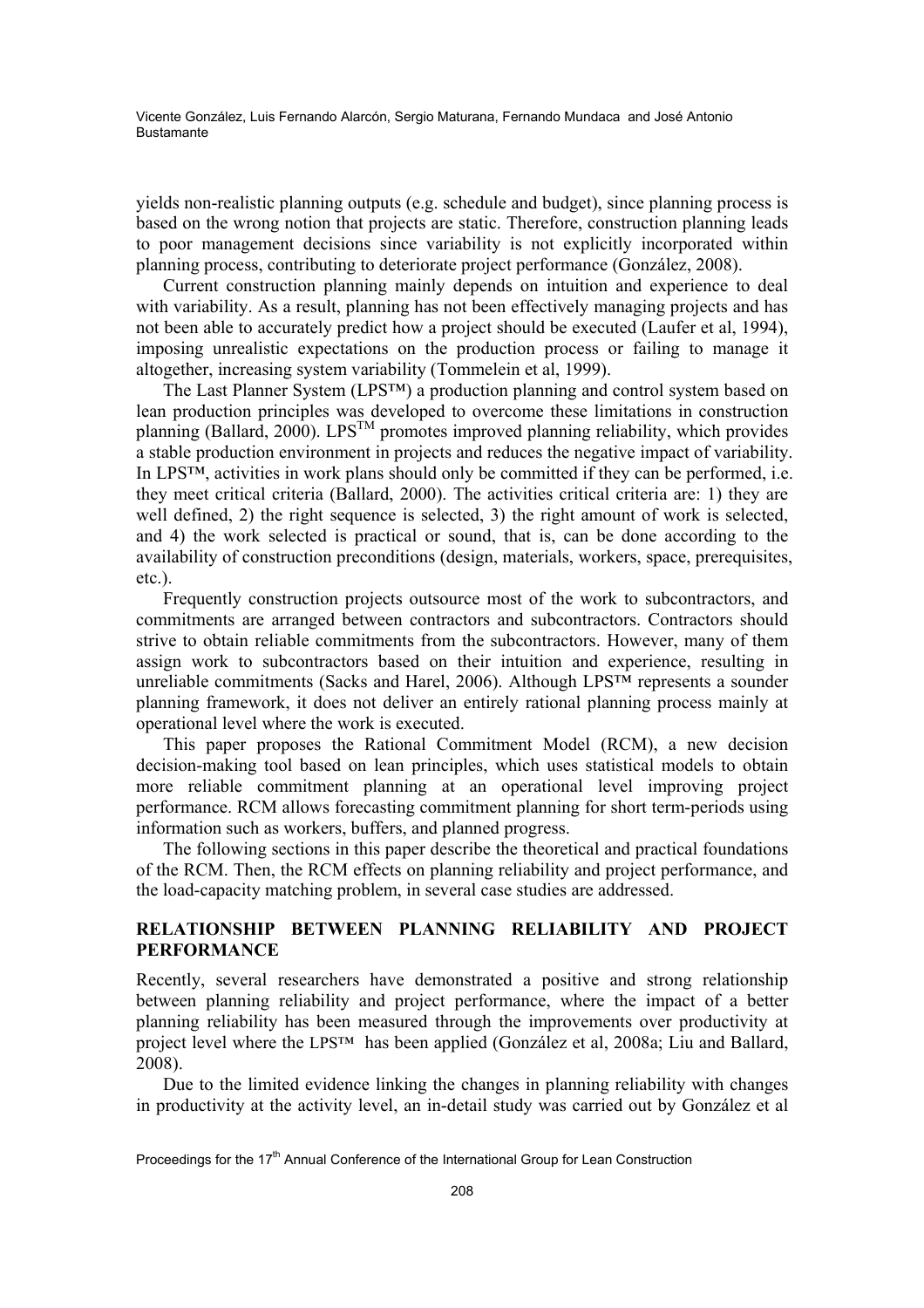(2008a). These authors proposed reformulation of the indicator for planning reliability used by LPS™, Percentage of Plan Complete (PPC), to carry out meaningful productivity comparisons at the activity level. Therefore, a complementary 'activity-based' planning reliability index, called Process Reliability Index (PRI) was developed. PRI is defined as:

$$
PRI_{i,j} = \left(\frac{AP_{i,j}}{PP_{i,j}}\right) \times 100\tag{1}
$$

Where:

PRI<sub>i</sub> $=$  Process Reliability Index for week i and activity j  $(\%)$ , i=1...n; j=1...m.

 $AP_i$ ; = Actual Progress for week i and activity j, i=1...n; j=1...m.

 $PP_i$  = Planned Progress for week i and activity j, i=1...n; j=1...m.

PRI represents a planning reliability index at the activity level. PRI does not compare actual to planned cumulative progress because it is based on partial measurements (i.e. weekly progress), which can vary from a measurement period to another. PRI measures the degree of activity planning effectiveness from a commitment standpoint. To measure planning reliability, PRI values range between 0 and 100% (González et al, 2008a).

A study of the relation between PRI and productivity at activity level by González et al (2008a) showed that higher PRI levels lead to improved productivity. This confirms the assumption that increasing planning reliability improves project performance at activity and project level. In this sense,  $LPS^{TM}$  acts at project level, producing planning reliability improvements not only at that level, but also at activity level to get improvements in a project as a whole.

## **MATCHING LOAD AND CAPACITY**

Matching load with capacity is critical for productivity of production systems in construction (Ballard, 2000; Thomas and Horman; 2006, among others). According to Ballard (2000), load is the amount of work in a specified time which is assigned through planning to crews. In contrast, capacity is the amount of work a crew can do at any point in time with given tools and work methods for actual site conditions. The problem in matching load with capacity is that, for instance, actual resource utilization and production rates of crews are production variables many times a-priori unknown, given their changeable behavior caused by wastes in conventional practices (Ballard, 2000), leading to a poor balance between load and capacity and losses of productivity.

Ballard (2000) states whatever the precision of load and capacity estimates. Load can be changed to match capacity by delaying or accelerating workflow. Capacity can be changed to match load by decreasing or increasing resources. However, the preference seems to be for adjusting load.  $LPS^{TM}$  is instrumental to match load with capacity by pulling materials and/or information into a production process or activity, only if the activity is able of doing the work, i.e., what activity needs and in the needed amounts are actually available. (see Hopp and Spearman (2000) for more details about pull systems).

However,  $LPS^{TM}$  can loss effectiveness to match load with capacity. This issue can emerge when critical criteria for work assignments are not correctly defined and met. Several reasons can explain it. First, it is difficult to accurately determine the right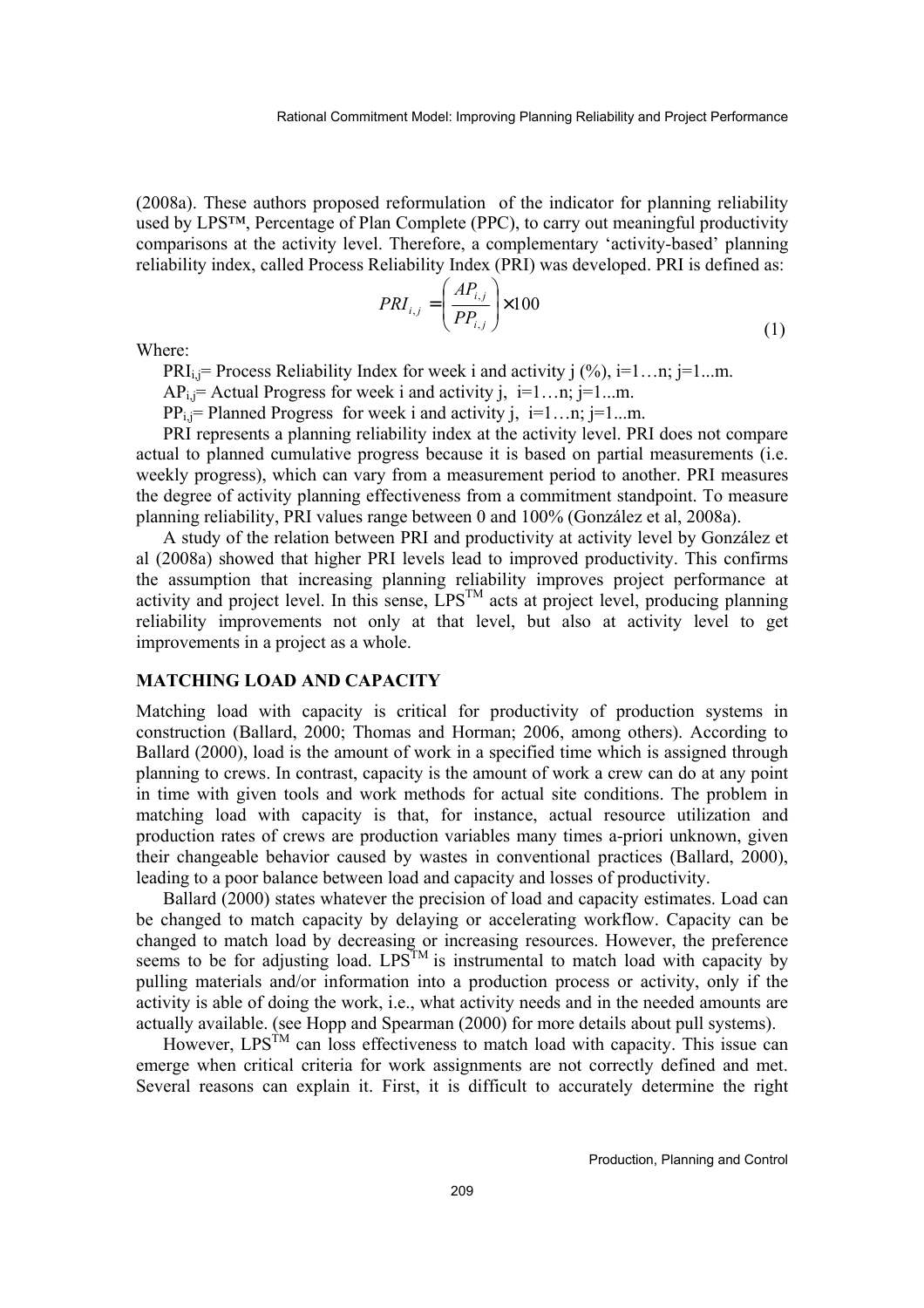amount of work to perform by crews in work plans based only on the experience of project personnel since it can be not very reliable and subjected to several biases (Spetzler and Von Holstein, 1975, McGray, et al, 2002). In contrast, if historical data is used, it may not be accurate enough, due to changes in current construction practices (Ramírez et al, 2004).

Second, it is not easy to see if work is practical or sound (i.e. all construction preconditions are ready for crews to perform work) for work plans. For instance, the number of necessary site-workers supplied by subcontractors to a specific project depends on business demands, i.e. labor requirements from other projects. If there are projects with better site conditions where the subcontractor job is more profitable, his preference will be change the labor resource until site conditions are improved in the original project. Thus, labor resource can constantly be changed from one project to another (in a weekly or even daily basis) (Sacks and Harel, 2006). As a result, labor resources are not ready or available whenever it is required and in the correct amount in a project. Something similar can happen, for instance, with the buffer management.

These issues address several limitations related to how matching load with capacity in the  $LPS^{TM}$ , suggesting to change the way in which this process is carried out.

# **INTUITION AND RATIONALITY FOR MAKING COMMITMENTS PLANNING**

Most of the people tend to describe and understand the world around through simplistic models of reality. This may be due to the difficulties that human beings have to manipulate large amount of information, developing in many cases mental twirls (Spetzler and Von Holstein, 1975). In construction, this kind of phenomena is prevalent in its decision-making processes given the complexity and dynamic nature of the projects, which can lead to erroneous and poor decisions (Bertelesen, 2003; McGray et al, 2002). For instance, a common practice for estimating labor productivity, and accordingly, construction schedules and budget, is to simply assume that work progress is related to the number of workers in a perfect linear form. A simple exercise using historical data of any project would demonstrate that is not true, since if one constructs this linear relationship using real site information will be discovered that it is imperfect (for instance, see the construction of simple linear regression model). Then, project decisions based on simple heuristics can lead to over or underestimation of project objectives, which can have harmful effects on performance.

As mentioned earlier,  $LPS^{TM}$  defines several criteria that should be met to perform work plans. One of the most difficult criteria to be met is to define the right amount of work. The previous discussion would suggest that the decision-making process for defining this criterion can be oversimplified leading to suboptimal definition of work plans. Then, this may result in inaccurate amount of work performed by contractors.

On the other hand, contractors should strive to obtain reliable commitments from the subcontractors since this relationship is opposing and non-collaborative. Thus, work plans are imposed or "pushed" to subcontractors independent of the planning process state and/or site conditions (Sacks and Harel, 2006). Therefore, if contractors oversimplified several of the steps to state work plans, which are based on their intuition

Proceedings for the 17<sup>th</sup> Annual Conference of the International Group for Lean Construction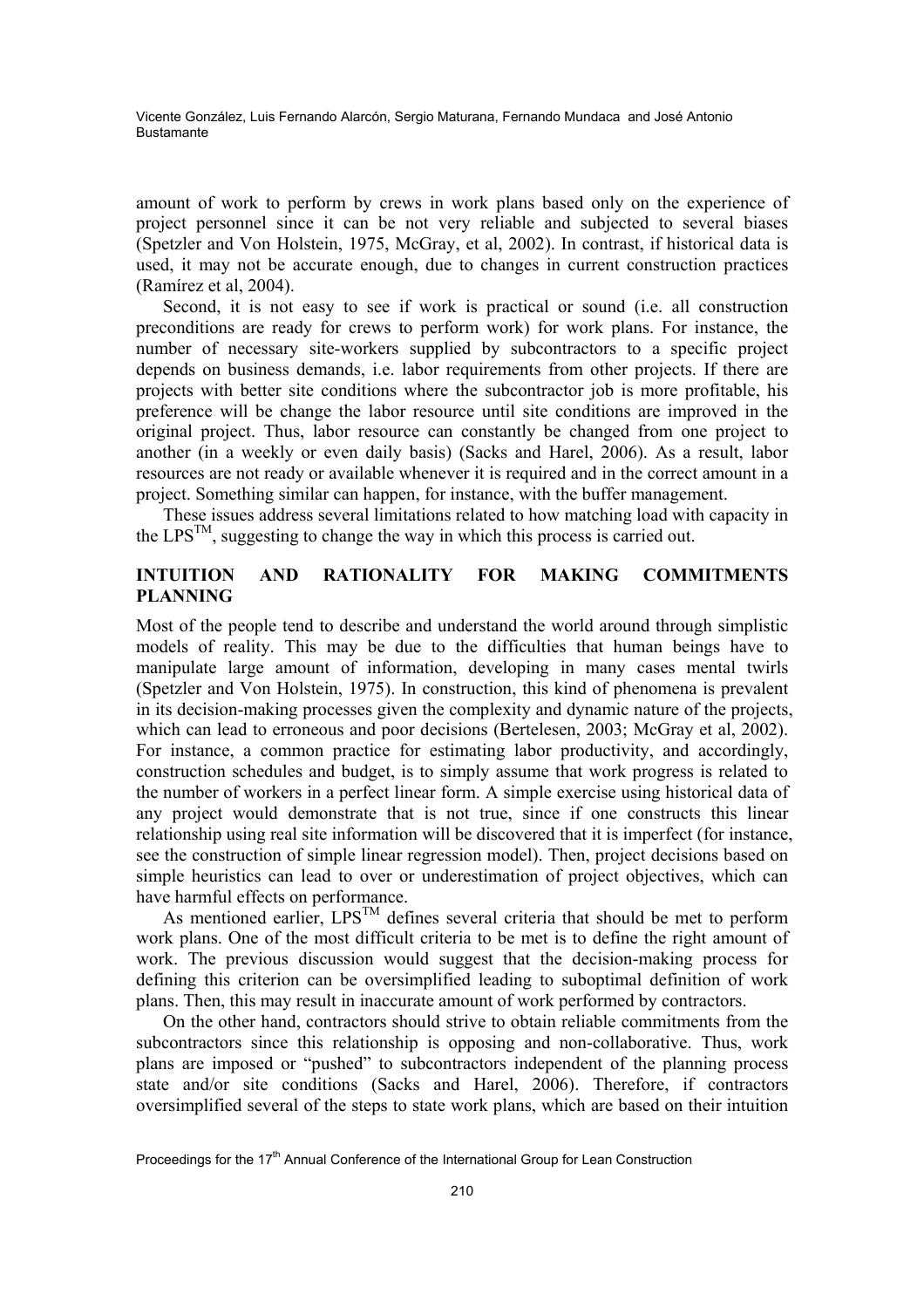and experience; it is very probable that this will lead to planning instability and unreliable work plans. Subcontractors' reaction will probably be to continuously change their own estimations, and even, resources allocation (Sacks and Harel, 2006). So, this interaction between contractors and subcontractor will systematically produce unreliable work plans and further deteriorate of project performance.

To overcome the prior issues, a methodological framework is proposed that strives to replace the intuition, experience and oversimplification, which is the basis for the current planning practices related to LPS, for a framework that relies on rational assumptions to obtain more reliable work plans.

### **RATIONAL COMMITMENT MODEL FRAMEWORK**

RCM is based on lean principles focusing specifically on: 1) reduction of variability in production by improving planning reliability, and 2) promoting a pull production system by matching load with capacity. We will describe the conceptual and mathematical framework, as well as the RCM process validation and its application methodology.

#### **CONCEPTUAL AND MATHEMATICAL FRAMEWORK**

Previously, González et al (2008b) proposed a conceptual framework to the RCM in which progress can be predicted using historical information such as labor, buffers and planned progress. Mathematically, RCM uses multiple linear regression (MLR) to formulate the model, which assumes the following form:  $y = \beta_0 + \beta_1 x_1 + \beta_2 x_2 + ... + \beta_n x_n + \varepsilon_i$ , where v is the dependent variable,  $x_i$  are independent variables,  $\beta_i$  are the corresponding parameters of the dependent variables, and εi is the random error. The expression for predicted progress in RCM is:

$$
PRP = \beta_0 + \beta_1 W + \beta_2 WIPBf + \beta_3 PP
$$
\n(2)

Where:

*PRP*= is the Predicted Progress for an activity in the short-term planning horizon (typically one week). Units may be  $m^2$ ,  $m^3$ , linear-meters, houses, apartments, etc.

 $W =$  is the number of workers for an activity in a short-term planning horizon. W is the sum of workers in the planning horizon. For instance, if the planning horizon is 1 week of 5 days, and there are 5 worker-days, W is 25 workers.

*WIPBf*= is the available work-in-process buffer for an activity at the beginning of the planning horizon. For instance, if the planning horizon is one week, the WIPBf for the painting activity, which depends on the wall-stucco activity, is the available work produced by the wall-stucco activity, measured at the beginning of the week, before painting begins. Units may be  $m^2$ ,  $m^3$ , linear-meters, houses, apartments, etc.

*PP=* is the planned progress for an activity in a short-term period (one week). Units may be  $m^2$ ,  $m^3$ , linear-meters, houses, apartments, etc.

RCM uses MLR models to estimate the activity progress at the operational level, based on historical data. Only significant variables are selected in the models using the coefficient of determination  $(R^2)$  and the P-value. Also, the prediction accuracy of RCM is evaluated using two indicators: Process Reliability Index (PRI), defined earlier and Commitment Confident Level (CCL), which is defined as: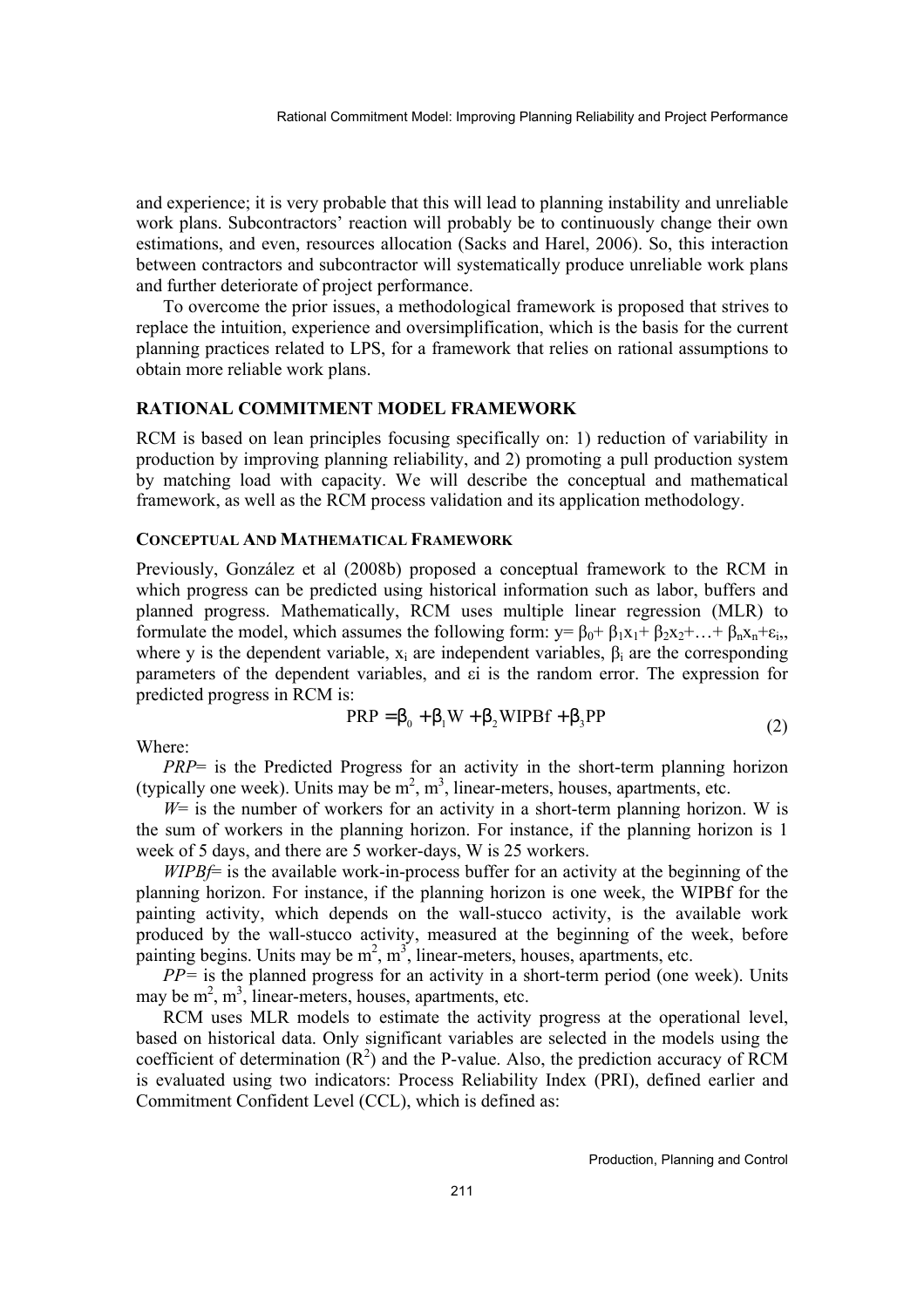$$
Predicted / Planned CCL_{i,j} = \left(1 - \left(\frac{Predicted / Planned PRL_{i,j} - Actual PRL_{i,j}}{Actual PRL_{i,j}}\right)\right) \times 100 \quad (3)
$$

Where:

*Predicted/Planned CCL<sub>ij</sub>=* Commitment Confidence Level for week i and activity j (%) for both predicted and planned PRI.

*Predicted PRI<sub>ij</sub>*= Predicted Process Reliability Index for week i and activity j. Predicted PRI replaces AP in Eq. (1) by PRP using the RCM.

*Planned PRI<sub>ij</sub>*= Planned Process Reliability Index for week i and activity j. Its value is estimated by a decision-maker given a planned progress according to his own experience which can be progressively influenced by the RCM outputs.

*Actual PRIi,j=* Actual or Real Process Reliability Index for week i and activity j. Actual PRI is computed using Equation (1).

CCL measures the activity commitment accuracy for the predicted progress which compares the predicted and the actual PRI. Similarly, it relates the planned and actual PRI. RCM methodology and nomographs to easily apply it by project managers were initially proposed by González (2008) and González et al (2008b). Finally, the conceptual and mathematical framework of the RCM was tested and validated earlier by González et al (2008b).

#### **RCM ROLE FOR IMPROVING PLANNING RELIABILITY AND PROJECT PERFORMANCE**

The use of statistical models in the RCM to describe the production behavior in projects will inherently increase planning reliability at activity level. On the other hand, by means of increasing planning reliability is possible to improve performance in projects at two levels: project and activity. Therefore, improvements on planning reliability and performance (labor productivity) at activity level will lead to enhance the same thing at project level. In fact, common sense suggests that if a set of activities individually increase its planning reliability and this set structures the entire project, then it is expected that the planning reliability at project level is improved getting a better performance at project level. As result, RCM action to improve planning reliability and project performance starts at activity level to finally act at project level.

## **MATCHING LOAD AND CAPACITY WITH THE RCM**

The capability to match load with capacity is other characteristic of the RCM. Two mechanisms are basically applied by the RCM to match load with capacity: 1) Fix either load or capacity and develop sensitive analyses for the free variable according to actual production conditions, and 2) Study the effect of several construction preconditions that can prevent the performance of an activity to mitigate its impact.

In the first mechanism, load as planned progress can be fixed analyzing the level of capacity as worker-weeks required to meet the amount of work planned. Other variable involved in the estimation of load is the planned PRI which a decision-maker can include to visualize the impact of the planning reliability over capacity levels. In contrast, if capacity is limited, i.e. the number of worker-weeks is constrained by the subcontractor's

Proceedings for the 17<sup>th</sup> Annual Conference of the International Group for Lean Construction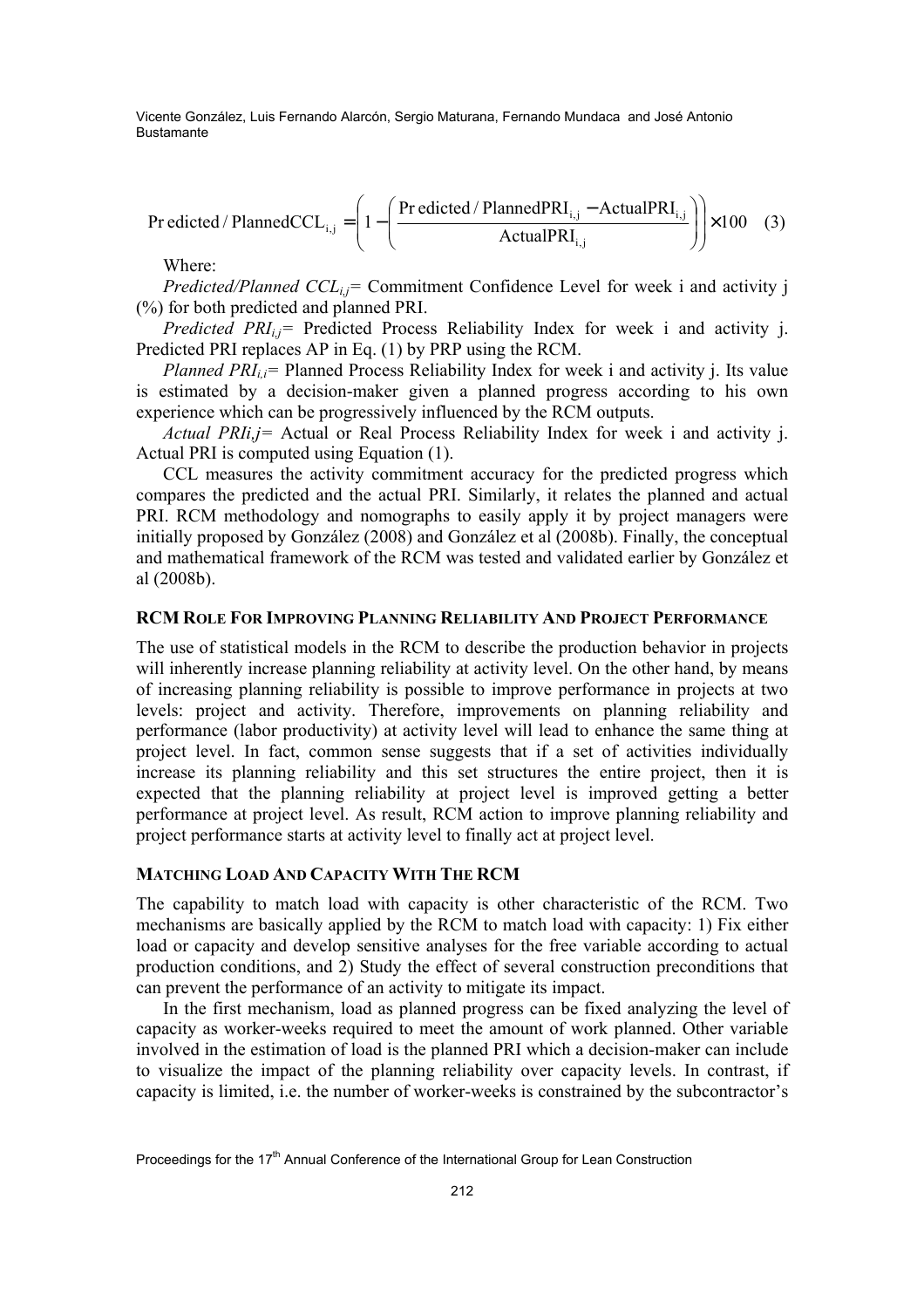needs; the level of load is adjusted to certain amount of work given a planned PRI. Obviously, it can be a third option in which both load and capacity can be simultaneously matched according to the decision-makers preferences. Also, the extent for which both load and capacity can change week to week is determined by the information statically processed in the RCM.

In the second mechanism, RCM explicitly manipulates several construction preconditions as number of workers and buffer levels. The first precondition is analyzed according to the first mechanism. Otherwise, the analysis of buffer levels is one the most interesting characteristics of the RCM studied earlier by González et al (2008b). For instance, the influence of the buffer size (WIP Bf) over labor productivity given the planned progress (load) and planned PRI can be analyzed. A larger buffer results improved labor productivity, and therefore in a reduced number of worker-weeks. On the other hand, for the same number of worker-weeks, a higher planned progress can be expected with a larger buffer because of the improvement in labor productivity. i.e. capacity is increased. As a result, RCM suggests other production variables to solve the load-capacity matching problem.

Therefore, the decision-making process to match load with capacity is also more reliable using the RCM overcoming its current limitations.

## **CASE STUDIES ANALYSIS OF RCM IMPACTS**

Two repetitive building projects as cases studies were analyzed using site data from González et al (2008b)' research where the RCM was actively applied in decisionmaking process, with the support of a computer prototype. Next a description of the RCM to improve planning reliability and project performance and solve the load-capacity matching problem is presented.

#### **CASE STUDY A: IMPROVING PLANNING RELIABILITY AND PROJECT PERFORMANCE**

Plastering activity in a multi-family residential building was selected as case study A to analyze how improving planning reliability through the RCM could increase project performance. Figure 1 shows data and evolution of RCM application in case study A.

In this case should be noted that MLR models were mainly specified with a combination of W and WIPBf variables, being key on-site production pieces during implementation of the RCM. Figure 1 shows the evolution of the RCM application during 17 weeks. It is shown the 'Planned Progress', 'Predicted Progress' and 'Actual Progress'. Three different periods can be distinguished according to Figure 1: 1) 'Nopredictions period' in which is only collected data as input for the RCM; 2) 'Predictions/no-decisions period' in which planning predictions were performed, but manager do not use the RCM outputs to make decisions since technical decisions rest on his own experience and project team experience; and 3) 'Predictions/decisions period' in which manager and project team use information generated by the RCM to make planning decisions, leading to relevant improvements in activity performance. The analysis is focused on the last two periods.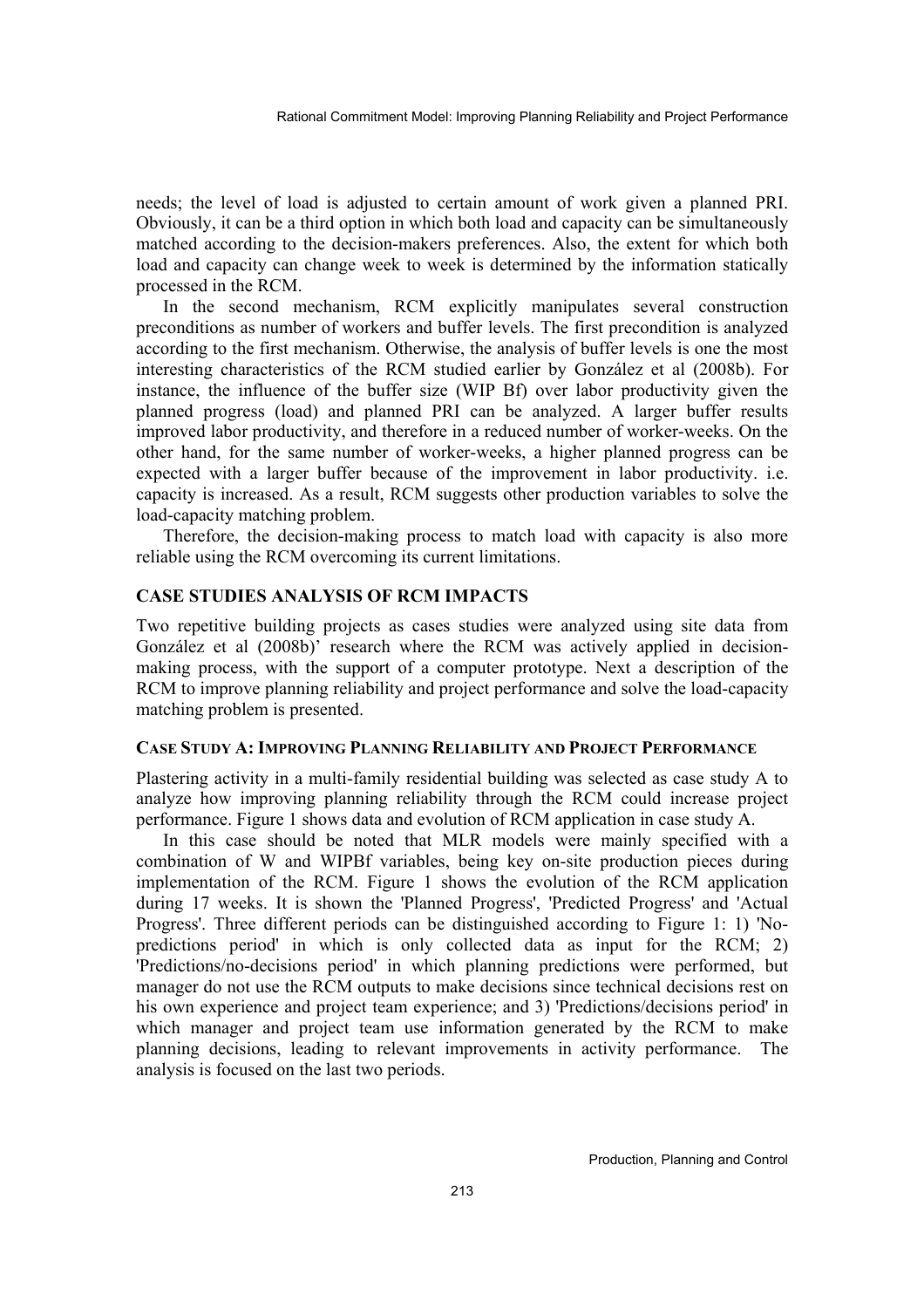

Figure 1: RCM Application Evolution Case Study A.

During the 'Predictions/no-decision period', the predictive capability of the RCM was demonstrated. After this, project personnel were willing to use the RCM to make planning decisions, which happened starting from the  $14<sup>th</sup>$  week as shown in Figure 1. Due to the fact that from  $11<sup>th</sup>$  week activity progress was a function of W and WIPBf, an active intervention over these variables was decided. By using the RCM at the beginning of 14<sup>th</sup> week, sensitivity analyses to study the effect of WIPBF over W were performed for the following four weeks of Plastering activity. In such a way, the project manager determined to slow down the activity pace not involving a higher number of W during  $14<sup>th</sup>$  and  $15<sup>th</sup>$  weeks. On the other hand, during these weeks a larger WIP Bf was deliberately created keeping a low W level. It was determined that a WIPBf size closer to 2000  $m^2$  could maximize labor productivity in order to achieve PP levels of 800  $m^2$  with W levels closer to 31 worker-weeks. Then, during  $16<sup>th</sup>$  and  $17<sup>th</sup>$  the numbers of W was increased taking advantage of a higher buffer size according to the estimated values.

A rough analysis of data from Figure 1 shows that the mean actual PRI for the 'Predictions/no-decisions period' (from 3rd to 13th week) and 'Predictions/decisions period' (from  $14<sup>th</sup>$  to  $17<sup>th</sup>$  week) is 70.55% and 100% respectively. Otherwise, the effect over labor productivity for the same periods was estimated as the ratio between actual progress and worker-weeks. Mean labor productivity for the 'Predictions/no-decisions period' and 'Predictions/decisions period' was 20.4  $(m^2/worker-week)$  and 22.5  $(m^2/worker-week)$ . In other words, planning reliability was increased by 41.0% and productivity was improved by 10.3% (see Figure 1). A detailed survey shows even better results. Particularly,  $14<sup>th</sup>$  and  $15<sup>th</sup>$  weeks produced a larger WIPBf which is resulted in productivity improvements the following weeks. Therefore, an upper improvement is observed in  $16<sup>th</sup>$ and  $17<sup>th</sup>$  weeks. The mean actual PRI between  $3<sup>rd</sup>$  and  $15<sup>th</sup>$  weeks is 72.49% and between  $16<sup>th</sup>$  and  $17<sup>th</sup>$  weeks is 100%, reaching a planning reliability improvement of 38.0% in the last ones. Similarly, the mean labor productivity between  $3<sup>rd</sup>$  and  $15<sup>th</sup>$  weeks is 20.6

Proceedings for the 17<sup>th</sup> Annual Conference of the International Group for Lean Construction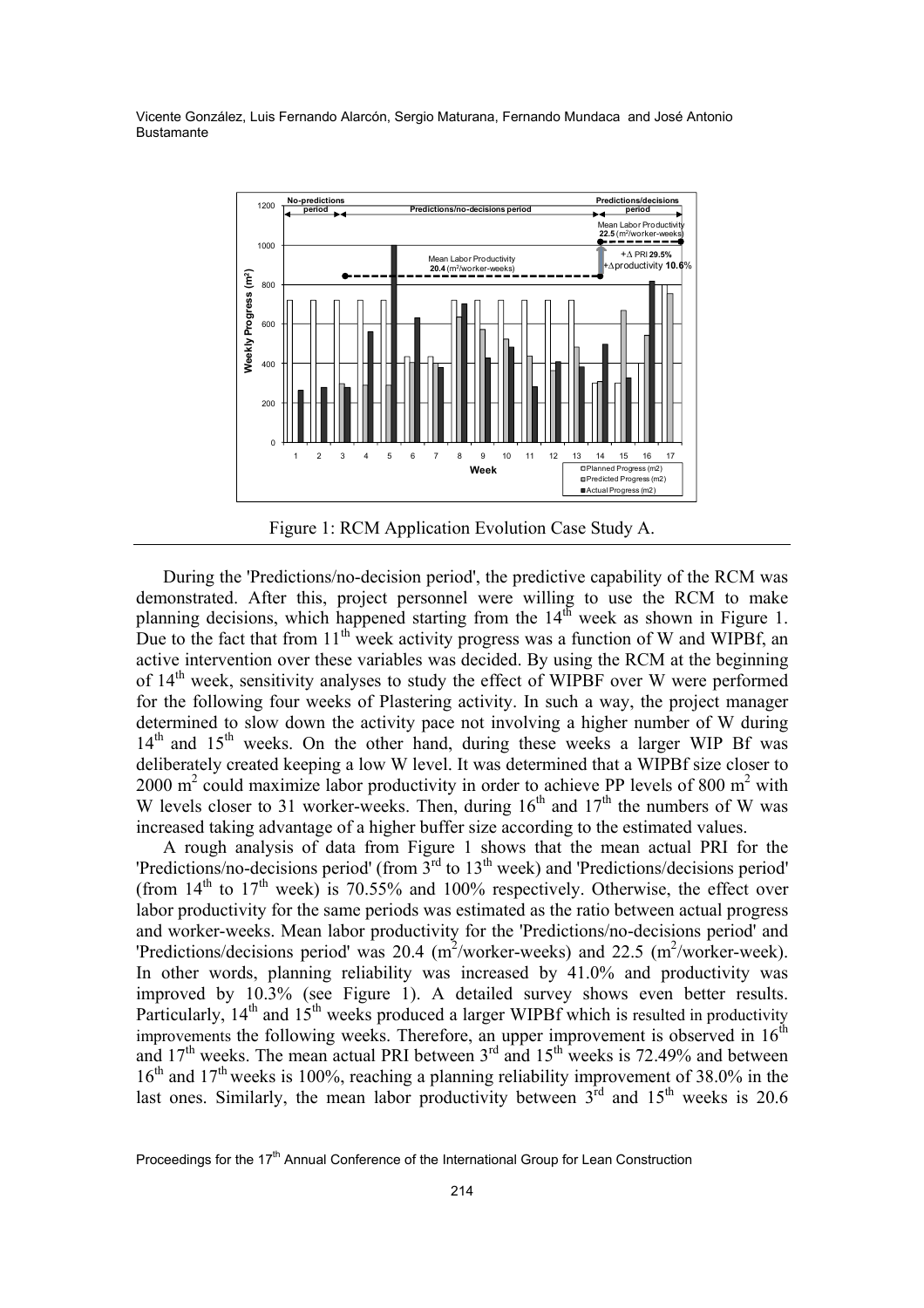$(m^2/worker-weeks)$  and between  $16<sup>th</sup>$  and  $17<sup>th</sup>$  weeks is 27.0 (m<sup>2</sup>/worker-weeks), stating a productivity improvement of 31.0%. On the one hand, the improvement in labor productivity is explained by a better planning reliability during the last two weeks, and the direct actions at operational level over production variables as W and WIPBf using the RCM. On the other hand, there is an unexpected growth of labor productivity explained by the psychological effect of higher WIPBf levels over subcontractor and crews given better production conditions, improving their performance to get a higher profitability (González, 2008; Sacks and Harel, 2006).

Also, it is important to notice that the predicted progress by RCM is more accurate than the planned progress by manager given the mean predicted and planned CCL shown in Table 4 (81.6% and 64.7% respectively). Besides, a closer analysis shows that planned progress from  $3<sup>rd</sup>$  to  $13<sup>th</sup>$  week is commonly overestimated against actual progress (see Figure 1). Once project personnel relies on the RCM prediction capabilities (starting from  $14<sup>th</sup>$ ), planning reliability is significantly improved. During the last four weeks predicted and planned CCLs were similar, doing progressively that project personnel supported their planned objectives with predicted objectives from RCM. By doing so, planning decisions were more rationally made.

#### **CASE STUDY B: MATCHING LOAD WITH CAPACITY**

Floor-Wall Ceramic activity in a multi-storey building was selected as case study B to determine the influence of the RCM in the load-capacity matching problem. In this case, labor resource was a boundary condition that prevented the activity production speed. In such a way, the MLR models were mostly a function of W which allows a more accessible and easier analysis of capacity. By using previous definitions, load can be understood as planned progress and capacity as actual progress. Fig. 5 shows a summary of RCM implementation results on the case study B.

Figure 2 describes the evolution of the RCM application during 8 weeks, showing the 'Planned Progress', 'Predicted Progress' and 'Actual Progress' with their respective values. Also, two periods were identified: 1) 'Unmatched Load/Capacity period' where there is no a clear balance between planned and actual progress; and 2) 'Matched Load/Capacity period' where there is more balanced planned and actual progress levels. In theory, a perfect matching between load and capacity should be imply equal planned and actual progress levels, i.e. actual PRI levels equal to 100%, and a balanced used of labor resources according to planned progress.

Figure 2 shows that planning predictions after the  $3<sup>th</sup>$  week, when enough production data was available to produce reliable MLR models. It is also observed that during the Unmatched Load/Capacity period' (from 1<sup>st</sup> to 4<sup>th</sup> week) prevails the overestimation of planned progress which is a common behavior observed in the first weeks of every activity analyzed, even when RCM produces the first predictions. In the 'Matched Load/Capacity period' (from  $5<sup>th</sup>$  to  $8<sup>th</sup>$  week) is observed that planned and actual progress were more balanced, since RCM predictions mainly showed that previous planning commitments were overestimated. Thus, manager used RCM outputs to develop sensitive analysis to determine better planned progress level according to the available labor resource. During the  $7<sup>th</sup>$  week the project manager determined that planning decisions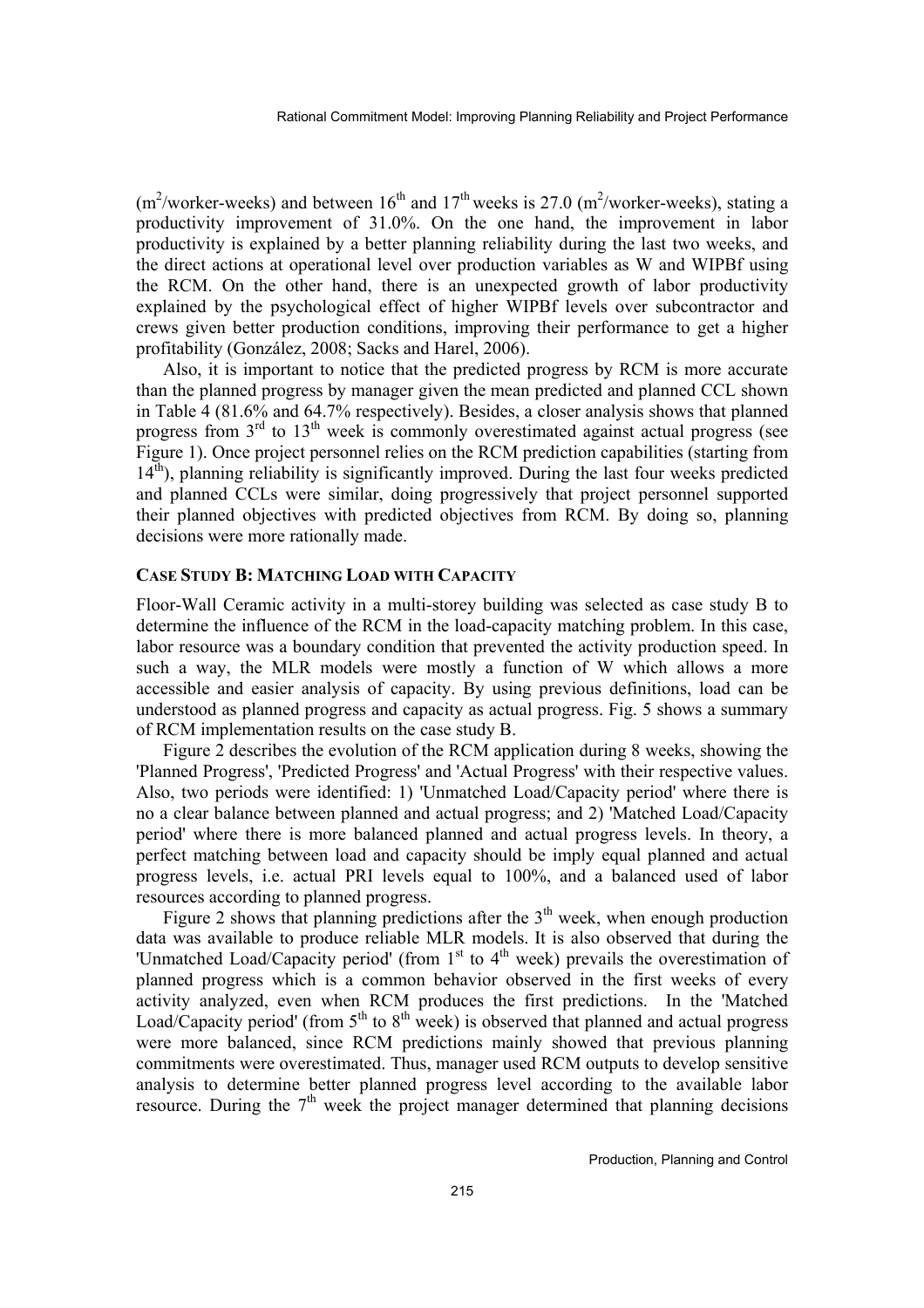should completely rely on the RCM outputs, having a better balance between the planned, predicted and actual progress. However, the activity execution is finished during the  $8<sup>th</sup>$ week. An in-deep examination of data in Figure 2 shows that the mean actual PRI for the 'Unmatched Load/Capacity period' and the 'Matched Load/Capacity period' were 55.9% and 68.9% respectively, showing an obvious improvement of 13.0% in planning reliability promoted by the RCM, but also an increased balance between load and capacity during the period in which RCM is used.



Figure 2: RCM Application Evolution Case Study B.

In addition, the evolution of planned progress and actual worker-weeks was analyzed by using the correlation coefficient (R). The purpose was to determine if load and capacity defined by the labor level were effectively matched with the RCM. So, the higher R-value, the better is the load-capacity matching. R-values analyzing the relationship between planned progress and actual worker-weeks for the periods shown in Figure 2 were computed. R-values for the 'Unmatched Load/Capacity' and 'Matched Load/Capacity' periods were 0.72 and 0.84 respectively. On the other hand, R-values from '1<sup>st</sup> to 4<sup>th</sup>' weeks and from '5<sup>th</sup> to 8<sup>th</sup>' weeks (period in which is effectively used the RCM) were 0.73 and 0.80 respectively. It is observed that R-values are better in those periods where RCM was applied. This confirms that its application helped to match load with capacity, being applied by manager to specifically balance the labor levels to planned progress.

In brief, RCM allows effectively matching load with capacity by using explicitly its predictions outputs, promoting a pull mechanism in which production planning is subjected to production system state. Accordingly, planned estimates are defined and suited to available resources which should be balanced during the construction phase.

Proceedings for the 17<sup>th</sup> Annual Conference of the International Group for Lean Construction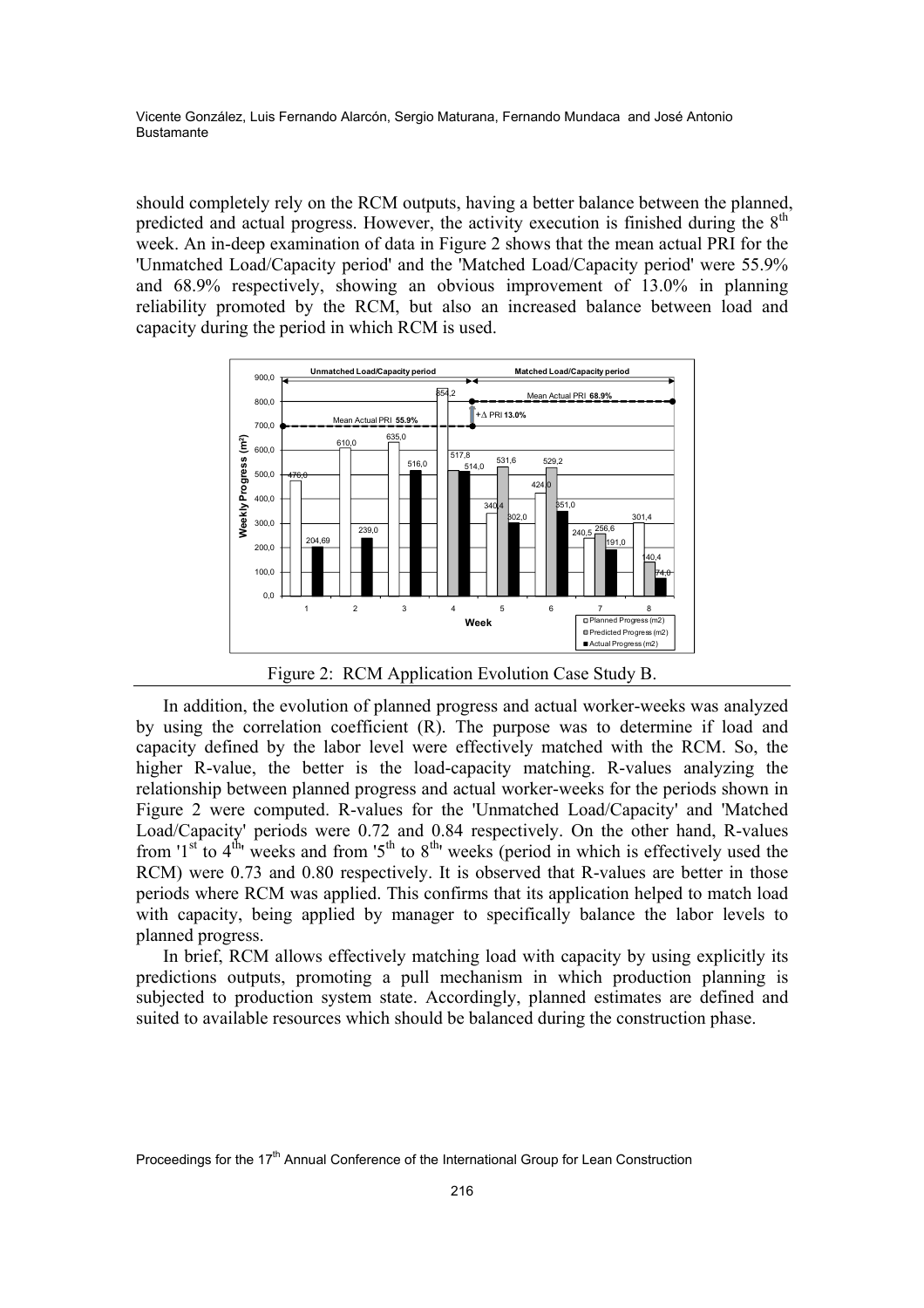## **CONCLUSIONS**

A new decision-making tool for planning decisions at operational level, we call Rational Commitment Model (RCM) is proposed in this paper. RCM is based on lean production principles and can predict commitment planning using production information such as workers, buffers and planned progress, being processed through statistical models. In this research, a reasonable amount of site evidence is provided to demonstrate the validity of the RCM. Fundamentally, two theoretical issues of the RCM were tested in this paper: 1) Its capability to improve planning reliability and project performance; and 2) Its capability to match load with capacity. The evidence provided a relevant support to state that RCM allows effectively dealing with them. In particular, the RCM showed its capacity to improve planning reliability and project performance measured as labor productivity. Even though the number of activities analyzed in every project did not allow analyzing the overall performance impact of improving planning reliability at project level (i.e. the improvement of the general project productivity), the assumptions addressed in this research should be enough to accept that the RCM has a key effect on project performance. On the other hand, the RCM effectiveness to match load with capacity rests in its mechanism pull that allows defining the load as planned progress according to production system conditions, e.g. labor level which yields a determined capacity as actual progress. This mechanism is based on the RCM capability to perform an accurate and transparent decision-making process for the contractor and subcontractor personnel, where several productions variables can be simultaneously analyzed.

On the other hand, the RCM can be characterized as a practical and simple tool to take planning decisions. For instance, input data used by the RCM is not different to those gathered in construction projects, simplifying the data collection process. Other example is the use of multivariate linear regression models which is a common topic of engineering education, therefore, most of engineers in projects should be familiarized with these statistical techniques.

However, several limitations and questions should be solved to improve not only the mathematical specification of the RCM but also practical issues of its on-site implementation. Several of these topics are part of ongoing research currently carried out by some of the authors. Finally, the RCM demonstrates that more rational decisions aided by analytical-statistical tools allow achieving for a more reliable and accurate planning process with positive impacts over project performance. Intuition and experience will always be an important part of the decision-making process in construction. In such a way, tools as the RCM can improve the 'intuition' and 'experience' abilities of construction decision-makers for the construction industry business.

#### **REFERENCES**

Alarcón, L.F. and Ashley, D. B. (1999). Playing Games: Evaluating the Impact of Lean Production Strategies on Project Cost and Schedule. *Proceedings 7th Annual Conference of International Group for Lean Construction,* University of Berkeley, California, U.S.A., July  $26^{th}$  - $28^{th}$ .